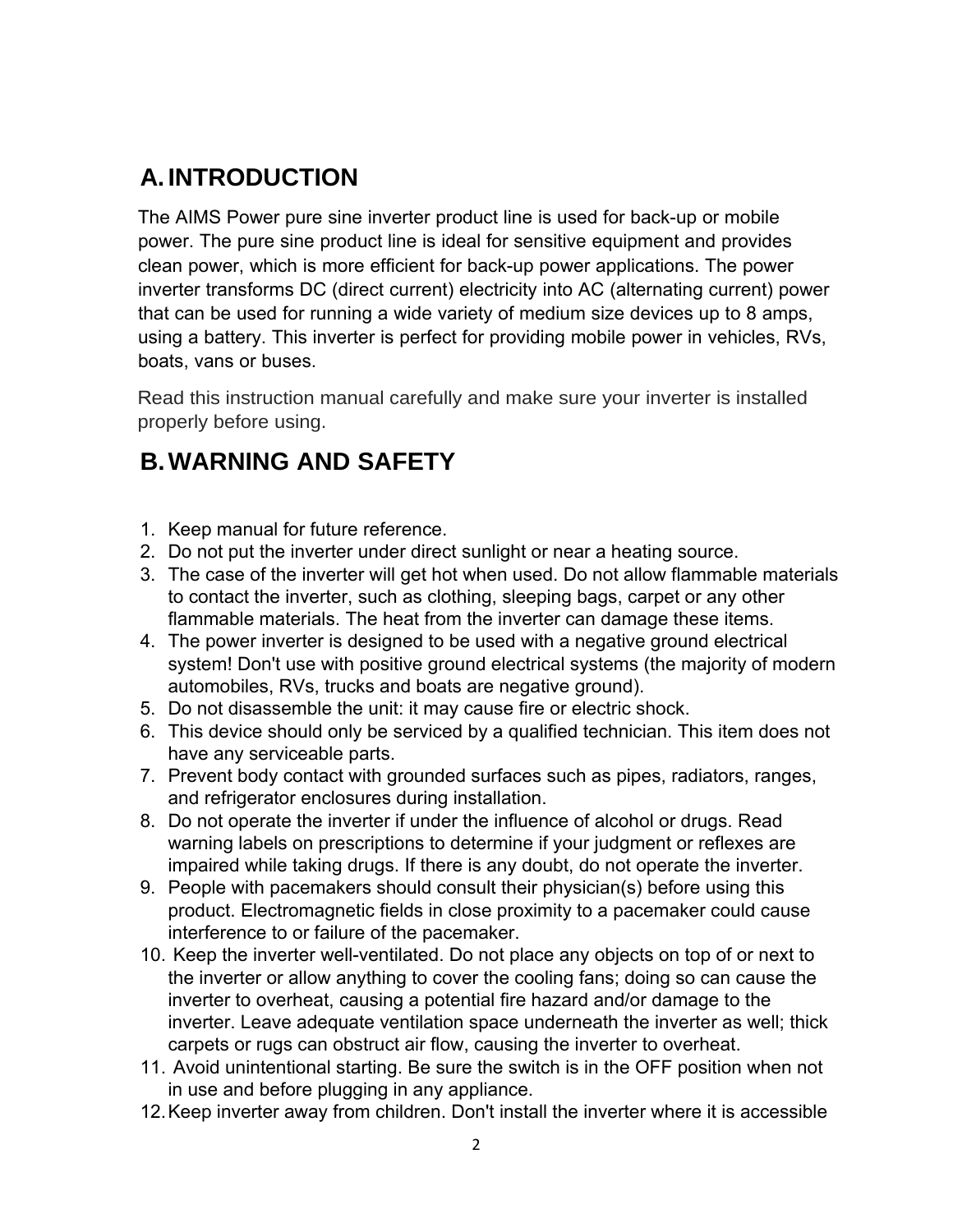to children.

- 13.The power inverter will output the same AC power as utility power, please treat the AC outlets as carefully as you would your home AC outlets. Do not put anything other than an electrical appliance into the output terminal. It may cause shock or fire.
- 14.Disconnect the battery and inverter when not in use.

**Note:** Performance of this unit may vary depending on the available battery power or appliance wattage.

**Warning: The warnings, cautions, and instructions discussed in this instruction manual cannot cover all possible conditions and situations that may occur. It must be understood by the operator that common sense and caution are factors which cannot be built into this product, but must be supplied by operator. Guard against electric shock. Do not open the metal case; risk of electric shock.**



## **C.INVERTER FEATURES**

- Dual outlets
- USB Port
- LED protect indicator
- LED power indicator
- Easy push on/off switch
- Remote port for on/off remote switch (optional)
- Thermally controlled cooling fan
- Low battery voltage warning/shutdown
- High input voltage protection with automatic shutdown
- Over load indicator
- Short circuit protection
- AC output short circuit protection

# **D.INSTALLATION**

Ensure there is enough space for the installation, and the location should meet the following requirements:

- 1. Water should not access the inverter.
- 2. The ambient temperature should be 32~104°F, and the preferred temperature is 50-77°F. The lower the better in this range of ambient temperature.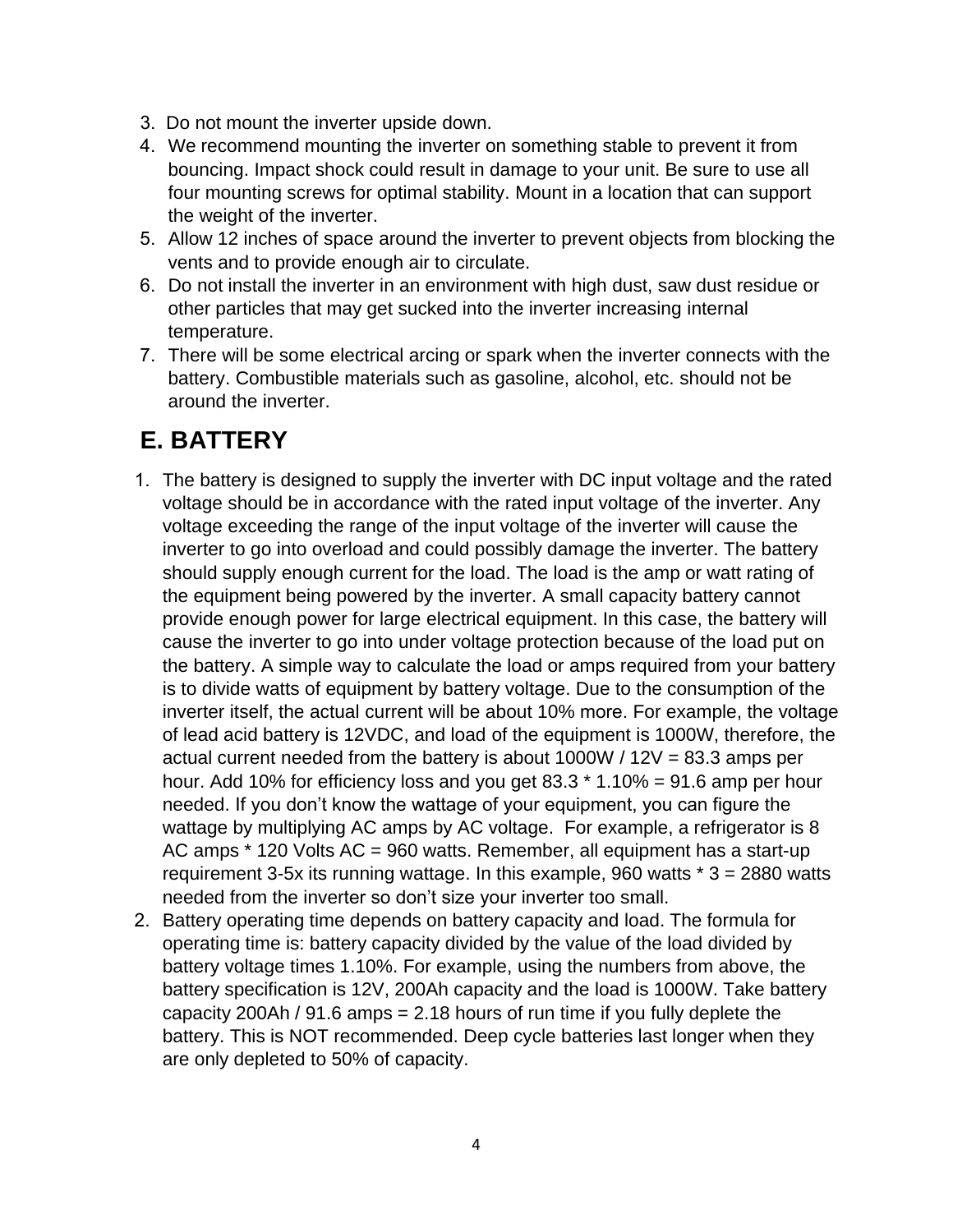## **F. CONNECTION**

1. Grounding

The power inverter has a terminal on the rear panel marked " Grounding "or " $\equiv$ ". This is used to connect the chassis of the power inverter to ground. The ground terminal has already been connected to the ground wire of the AC output receptacle through the inverter.

The ground terminal must be connected to the ground wire, which will vary depending on where the power inverter is installed. In a vehicle, connect the ground terminal to the chassis of the vehicle. In a boat, connect it to the boat's ground system. In a fixed location, connect the ground terminal to earth.

2. Battery terminals

Before you connect the battery cables, make sure the power switch is in the off position. Connect Red (+) battery cable to Red (+) inverter terminal. Connect Black (-) battery cable to Black (-) inverter terminal. Connect Red (+) battery cable to Red (+) battery terminal. Connect Black (-) battery cable to Black (-) battery terminal. Alligator clamp cables may be used but only to connect to the battery. Do not use clamps on inverter terminals. Alligator clamps are not a permanent solution. You may see a spark during connection. **Do not reverse the polarity.** This may damage the inverter and void warranty.

## **USING THE POWER INVERTER**

- 1. Check the output voltage and capacity of the battery. The battery (s) should match the voltage of the inverter and have enough capacity for the load. See Section E for more information.
- 2. Connect your inverter to your battery bank and do not to reverse the polarities of the connection. See Section F.
- 3. Press the power switch button on your inverter for .5 seconds and a green LED will light up indicating that the inverter is on.
- 4. Before plugging anything into your inverter, make sure the appliance you are trying to power is shut OFF, then plug it into the AC outlet of your inverter and power on your appliance.
- 3. Once finished using the inverter, turn off your electrical appliance and the inverter. The indicator lights should be off.
- 4. The cooling fans inside the inverter do not work until the case temperature reaches approximately 104°F.
- 5. If you do not plan to use the inverter for a long period of time, disconnect it from your battery bank. Leaving the inverter on and connected for long periods of time may harm the equipment and over discharge the battery.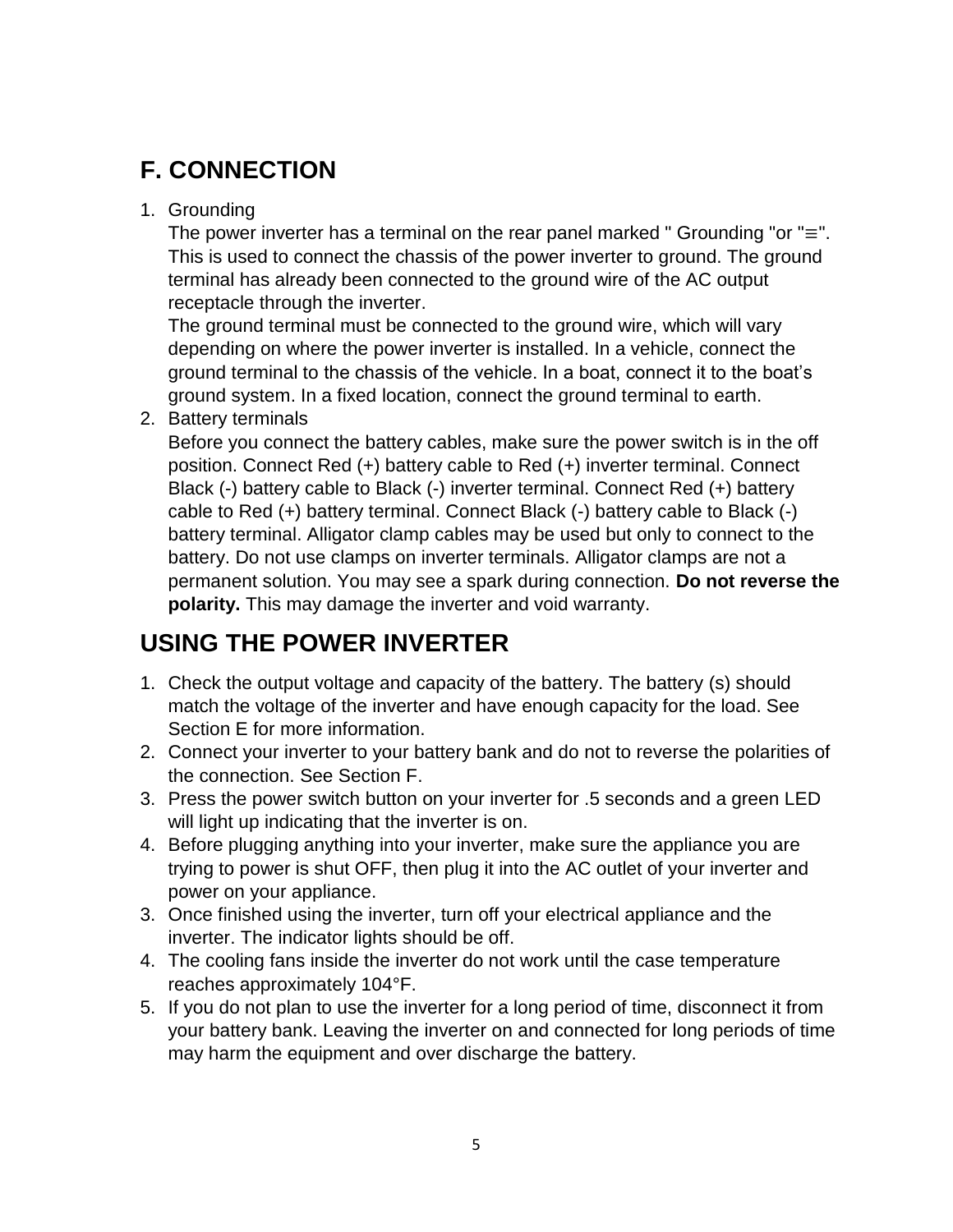6. The USB port on this unit can provide a stable line of 5V DC current. The maximum current is 1000 mA. Be sure to double check your device to make sure it doesn't exceed these requirements.

#### **SOFT START TECHNOLOGY**

The soft start technology built into this inverter protects the unit from delivering too much AC power at once by gradually increasing the AC voltage pushed out. To make sure that you are utilizing this feature, turn on the appliance being used before turning on the inverter. This is especially necessary for equipment that has an inductive load or electrical motor.

#### **OUTPUT VOLTAGE & WAVEFORM**

The electrical waveform output of this inverter is a pure sine wave, which has the same quality as utility and/or domestic power. This type of waveform is suitable for most electrical devices, appliances and tools. This pure sine wave unit provides more capabilities than modified sine wave inverters because it is a cleaner form of power. The pure sine wave also effectively reduces the noise produced while using appliances.

### **PROTECTIONS IN THE INVERTER**

- 1. Input under-voltage alarm: When the input DC voltage is lower than 9.8V (19.6V/39.2V), the buzzer will whistle intermittently to remind that the inverter will go into the under voltage protection.
- 2. Under voltage protection: The inverter will automatically shut down when the input DC voltage is lower than 9.5V(19V/38V). The buzzer will whistle continuously and the green light is off, red light is on. Please turn off the inverter and use it after recharging the battery.
- 3. Over voltage protection: The inverter will automatically shut down when the input DC voltage is higher than 16V(32V/62V). The buzzer will whistle continuously and the green light is off, red light is on. Please turn off the inverter and adjust the input voltage to the admissible range.
- 4. Overload protection: The inverter will automatically shut down when the load is higher than the rated power. The buzzer will whistle continuously. Turn off the inverter and resume to normal operation after taking away the excessive load.
- 5. Short-circuit protection: The AC output will automatically shut down when short circuited. It will automatically reset after the problem is solved.
- 6. Thermal protection: The unit will get hot during operation. If the temperature is higher than 149°F, the inverter will automatically shut down. Then the buzzer will whistle continuously and the green light is off, red light is on. Please turn off the inverter, and continue using it after the temperature goes back to normal naturally. Meanwhile find out the factors causing the fault, such as ventilation, ambient temperature, vent, load power etc. It can avoid similar things from happening again.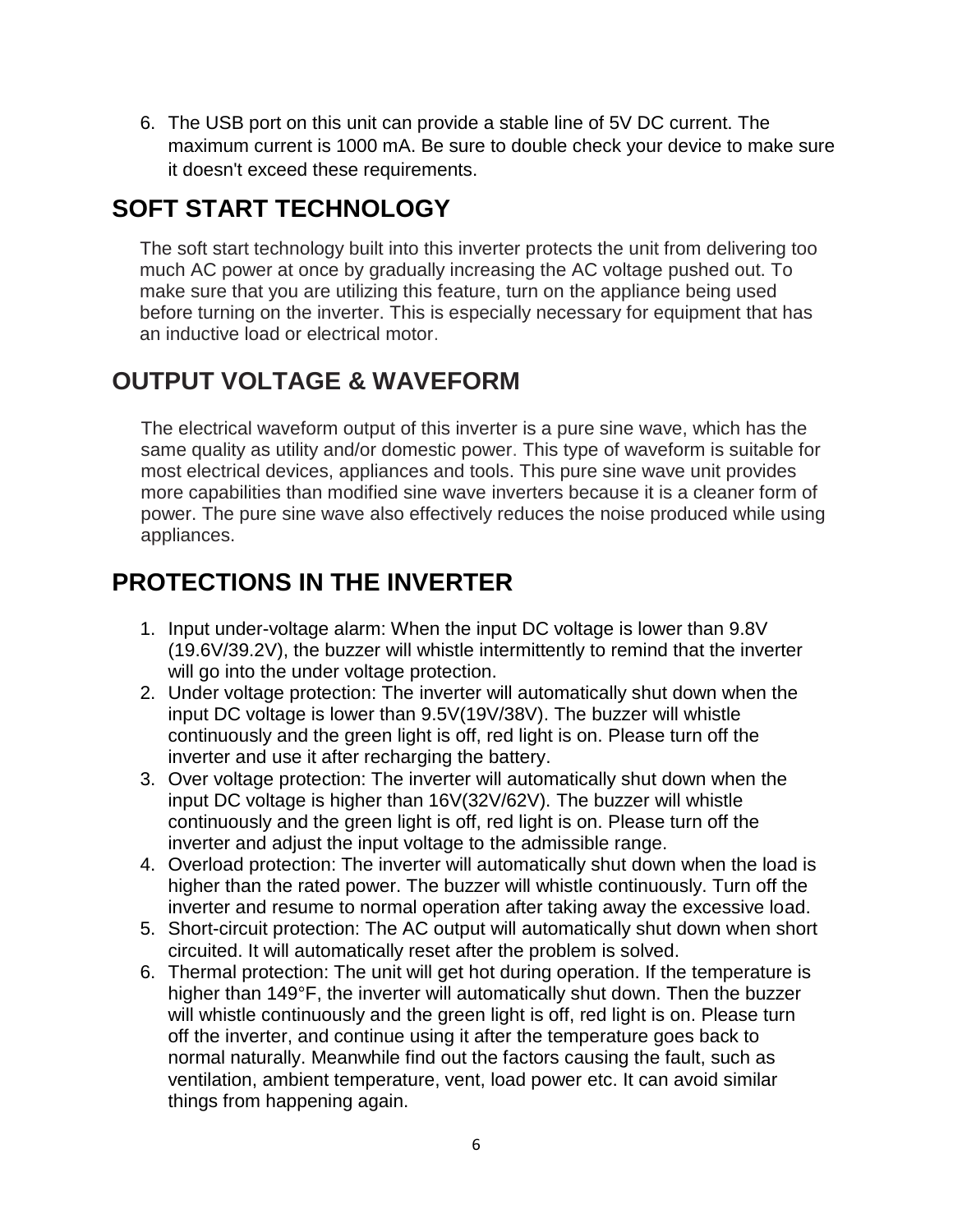**\*\*NOTE\*\*** The numbers in the parenthesis are for 24V and 48V models. In the case of over voltage, under voltage and thermal protection, the inverter will shut down. When the inverter is in the OFF position, the inverter doesn't consume battery current.

#### **HI-POT TESTING OF DC to AC Inverter**

Most of our AC inverters are Listed by Intertek to conform to UL 458 standards. One of the requirements of UL 458 is that all AC inverters pass a High Voltage Dielectric Withstand Test, commonly called the Hi-Pot Test. The voltage applied to the control is usually equal to 1,000 volts, plus two times the line voltage rating of the inverter. Therefore, the standard hi-pot voltage for 115 VAC inverter is 1,250 VAC. For 230 VAC or dual voltage inverters, the hi-pot voltage is 1,500 VAC. This AIMS Power inverter is hi-pot tested before it leaves the factory, with a UL Certified hi-pot tester, set to the voltages shown above.



(CAN/CSA-C22.2 No. 107.1) and are identified with the cETL Listed Mark.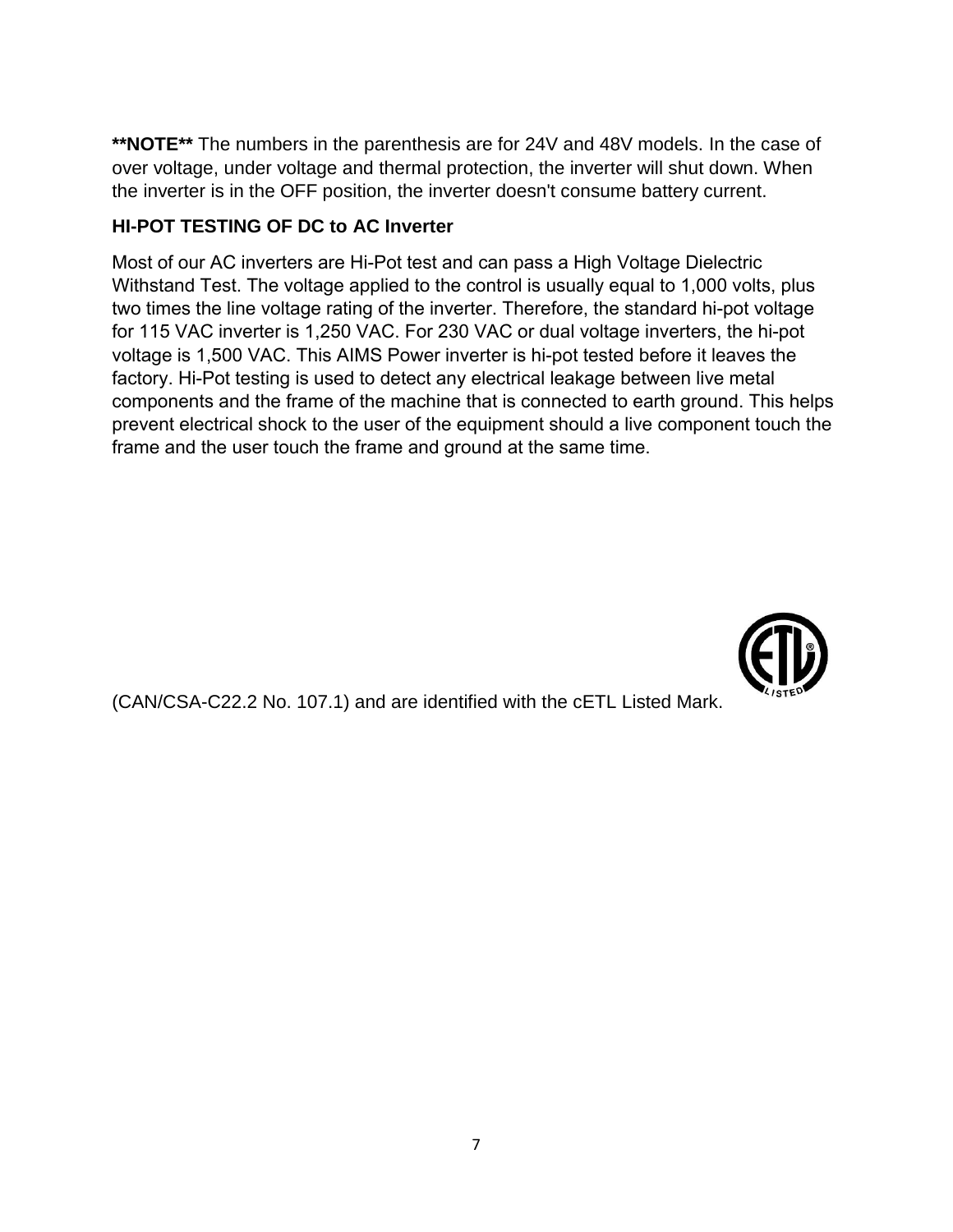# **TROUBLESHOOTING TIPS**

| <b>Fault / Display</b>                           | Cause                                                                                | <b>Solutions</b>                                                                                                                                                                                                                                                                                  |
|--------------------------------------------------|--------------------------------------------------------------------------------------|---------------------------------------------------------------------------------------------------------------------------------------------------------------------------------------------------------------------------------------------------------------------------------------------------|
| No output voltage, buzzer sounds<br>continuously | Low input DC voltage                                                                 | Recharge or replace the battery                                                                                                                                                                                                                                                                   |
|                                                  |                                                                                      | Do not use it when the battery is charging.<br>Check the rated voltage of the battery and<br>make sure it is in within the range of the input<br>voltage.                                                                                                                                         |
|                                                  | High input DC voltage                                                                |                                                                                                                                                                                                                                                                                                   |
|                                                  | Overload                                                                             | Reduce the load.                                                                                                                                                                                                                                                                                  |
|                                                  | Over temperature                                                                     | Cut off the load and let cool for 10 to 30<br>minutes. Restart it after it resumes to normal<br>temperature. The load is too large, reduce<br>the total load to the range of rated power.<br>Avoid blocking the vent and improve the<br>ventilation condition. Reduce the ambient<br>temperature. |
| No output voltage                                | The switch is off                                                                    | Turn on the power switch.                                                                                                                                                                                                                                                                         |
|                                                  | Poor cable connection                                                                | Check the cables and make sure they are<br>tightly connected.                                                                                                                                                                                                                                     |
| Incorrect output voltage                         | RMS Multimeter measurement error                                                     | Use a true RMS multimeter to measure, such<br>as model FLUKE 177/179.                                                                                                                                                                                                                             |
|                                                  | The<br>battery<br>power<br>οf<br>RMS Multimeter is low.                              | Try to maintain the input voltage in the<br>range of rated power. The input voltage may<br>be too high or too low.                                                                                                                                                                                |
|                                                  |                                                                                      | Change the battery of the multimeter then test<br>again.                                                                                                                                                                                                                                          |
| Cannot drive the load                            | Load is too large, or the actual<br>power of the appliance<br>exceeds nominal power. | Reduce the load, or turn on the<br>appliance first, then turn on the inverter.                                                                                                                                                                                                                    |
|                                                  | The starting power is larger than<br>rated power (such as motor).                    | The internal inverter soft-start circuit will buffer<br>starting the appliance.                                                                                                                                                                                                                   |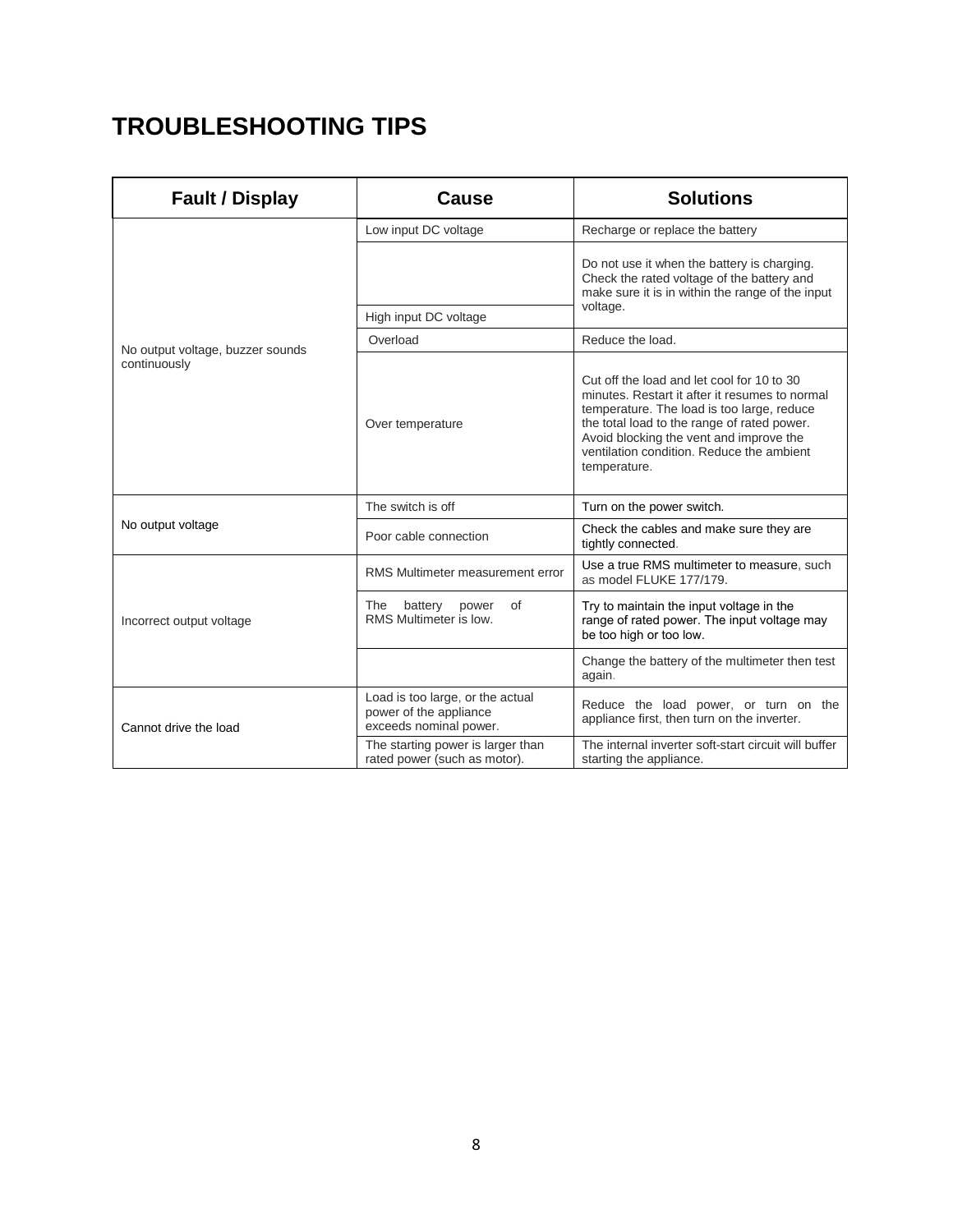# **SPECIFICATIONS**

| <b>MODEL NO</b>                                               | PWRI100012120S                       |
|---------------------------------------------------------------|--------------------------------------|
| <b>DC Input Voltage</b>                                       | 12V (10-16V)                         |
| <b>Output Wave Form</b>                                       | <b>Pure Sine Wave THD</b>            |
|                                                               | $<$ 3%                               |
| <b>Output Power</b>                                           | 1000W                                |
| <b>Surge Power Capacity</b>                                   | 2000W for 40 milsec                  |
| Efficiency                                                    | Over 90%                             |
| <b>No Load Current</b>                                        | 0.4A                                 |
| <b>Battery Low Alarm</b>                                      | $DC$ $9.8 + 0.3V$                    |
| <b>Battery Low Shutdown</b>                                   | $DC 9.5 + 0.5V$                      |
| Input Over Voltage Shutdown                                   | 16 $\pm$ 0.5 VDC                     |
| <b>Operating Temperature</b><br>(Automatic Recovery/Shutdown) | 32-113° F                            |
| <b>Over Temperature Protection</b>                            | 149 $\degree$ F $\pm$ 8 $\degree$ F  |
| FAN                                                           | <b>Thermal</b>                       |
| Marine                                                        | Conformal coated                     |
| <b>USB Output</b>                                             | 5 VDC, Max 1A                        |
| Storage                                                       | Keep away from water                 |
| <b>Remote Switch Port</b>                                     | <b>YES</b>                           |
| <b>Recommended Cable Size</b>                                 | 6 AWG or bigger                      |
| <b>Mounting Hole Location</b>                                 | 3 5/8" hole to hole on width<br>side |
| Power Switch                                                  | <b>ON/OFF Control</b>                |
| Inline DC Fuse Recommeded                                     | 100 amp                              |
| Dimensions (LxWxH)                                            | 11.65" x 5.5" x 2.8"                 |
| Net Weight                                                    | $5.2$ lb                             |